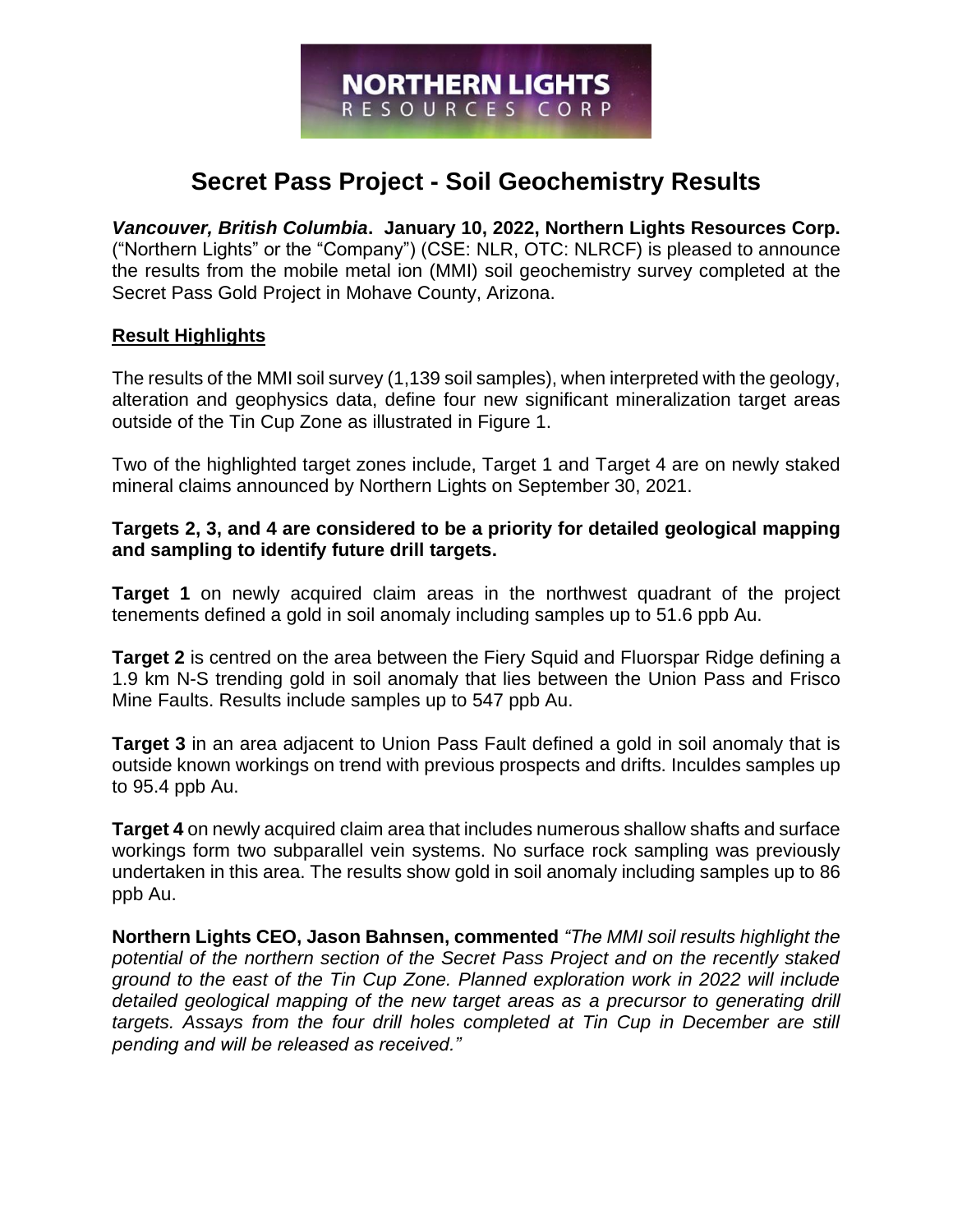

**Figure 1: Secret Pass Project - Exploration Target Areas**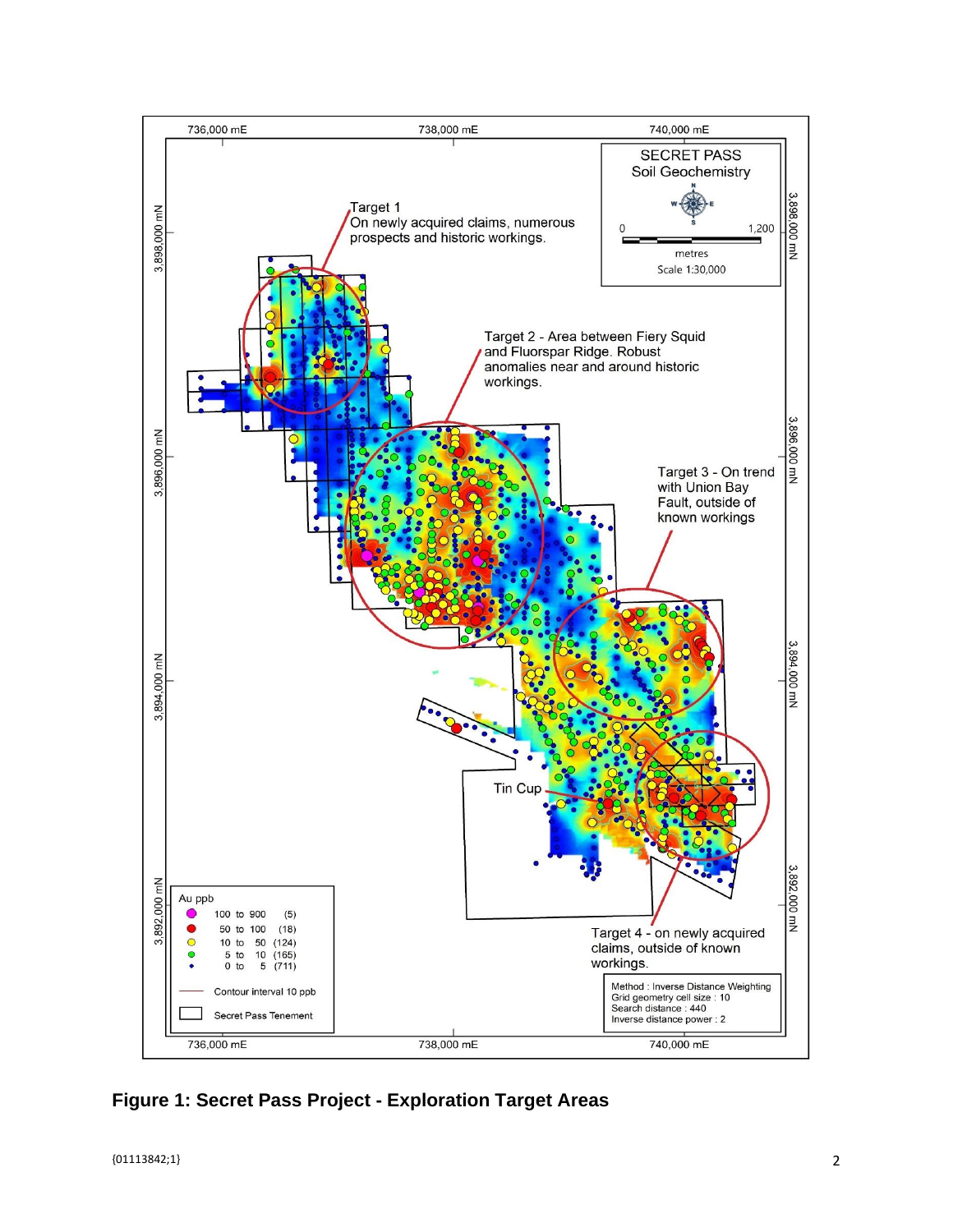## **Mobile Metal Ion (MMI) Soil Geochemistry Survey**

In September and October 2021, Northern Lights Resources completed a close-spaced MMI soil survey over the 1,128 Ha Secret Pass license area. In total, 1,139 soil samples were collected on a 200m x 50m grid (grid spacing irregular over some areas of extreme topography).

The Secret Pass soil samples were analyzed by SGS Laboratories in Vancouver utilizing mobile metal ionic leach analysis for a 60-element suite. The key benefits to using partial ionic leach extraction for soil analysis compared to the industry standard aqua regia digestion includes the following:

- Fewer false anomalies are generated
- Anomaly better positioned directly above the mineralization
- Excellent element value repeatability at very low detections limits
- A better definition of metal zonation and complex metal associations
- More effective at detecting deeply buried mineralization
- Very low detection limits with low background noise
- Important pathfinder volatile elements are retained
- Element dispersion is more active in arid climates such as in Arizona

## Competent Persons Statement

Information in this report relating to Exploration Results is based on information reviewed by Mr. Lee R. Beasley, a Certified Professional Geologist who is a Member of the American Institute of Professional Geologists, and a consultant to Northern Lights Resources. Mr. Beasley has sufficient experience which is relevant to the style of mineralization and type of deposit under consideration and to the activity which he is undertaking to qualify as a Qualified Person for the purposes of NI43- 101 Standards of Disclosure for Mineral Projects. Mr. Beasley consents to the inclusion of the data in the form and context in which it appears.

For further information, please contact:

**Albert Timcke, Executive Chairman and President** 

Email: rtimcke@northernlightsresources.com Tel: +1 604 608 6163

## **Jason Bahnsen, Chief Executive Officer**

Email: Jason@northernlightsresources.com Tel: +1 604 608 6163

## **Shawn Balaghi, Investor Relations**

Email: [shawn@northernlightsresources.com](mailto:shawn@northernlightsresources.com) Tel: +1 604 773 0242